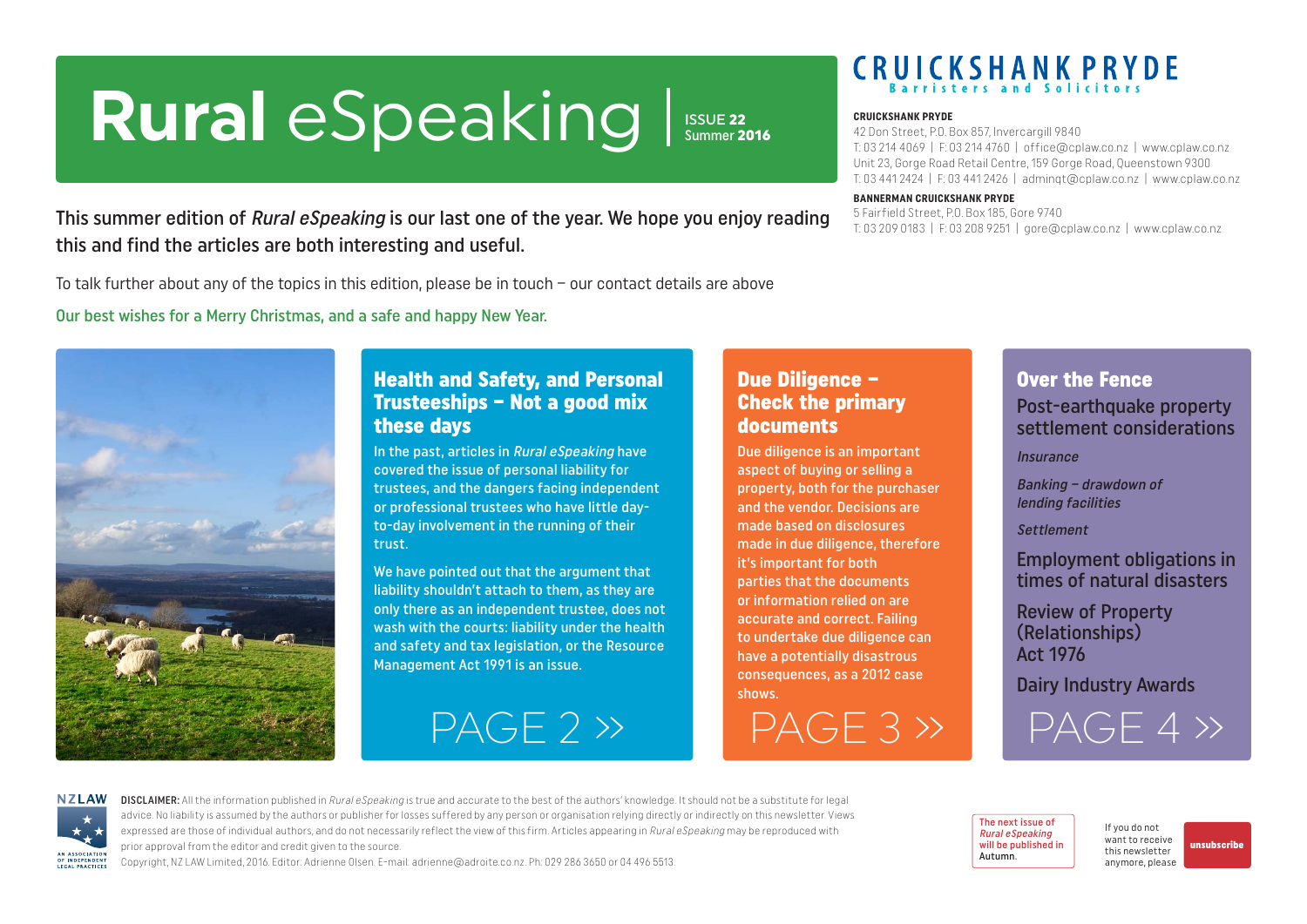<span id="page-1-0"></span>

# Health and Safety, and Personal Trusteeships – Not a good mix these days

In the past, articles in Rural eSpeaking have covered the issue of personal liability for trustees, and the dangers facing independent or professional trustees who have little day-today involvement in the running of their trust.

We have pointed out that the argument that liability shouldn't attach to them, as they are only there as an independent trustee, does not wash with the courts: liability under the health and safety and tax legislation, or the Resource Management Act 1991 is an issue.

### Increased levels of responsibility

The Health and Safety at Work Act 2015 came into force on 1 April 2016. The courts can now impose significantly increased penalties (fines and/or imprisonment) on individuals. This is something that all those in the rural sector who operate using trusts (whether they are independent trustees or not) to own part or all of their farming business need to consider.

In terms of trust law, it's generally seen as important for a trust to have an independent trustee. That role, however, comes with significant responsibilities (and therefore liability) and trustees need to look carefully at how farming operations are now structured.

This isn't to say that trustees should try to avoid responsibility. Rather, it's a practical issue that trustees who are not involved on a day-to-day basis with the farming operation will have greater difficulty in complying with their obligations under the health and safety legislation. Unless trustees can properly carry out these responsibilities, they should not be in the position of primary responsibility.

### Sorting out ownership of farm assets

Sometimes the trust owns the farmland as well as the farming business. In this situation, unless an independent trustee can show a high level of personal involvement in the farming operation then they should either not be there or they should restructure the farming operations so that those who are practically able to carry out those functions are the ones that do so.

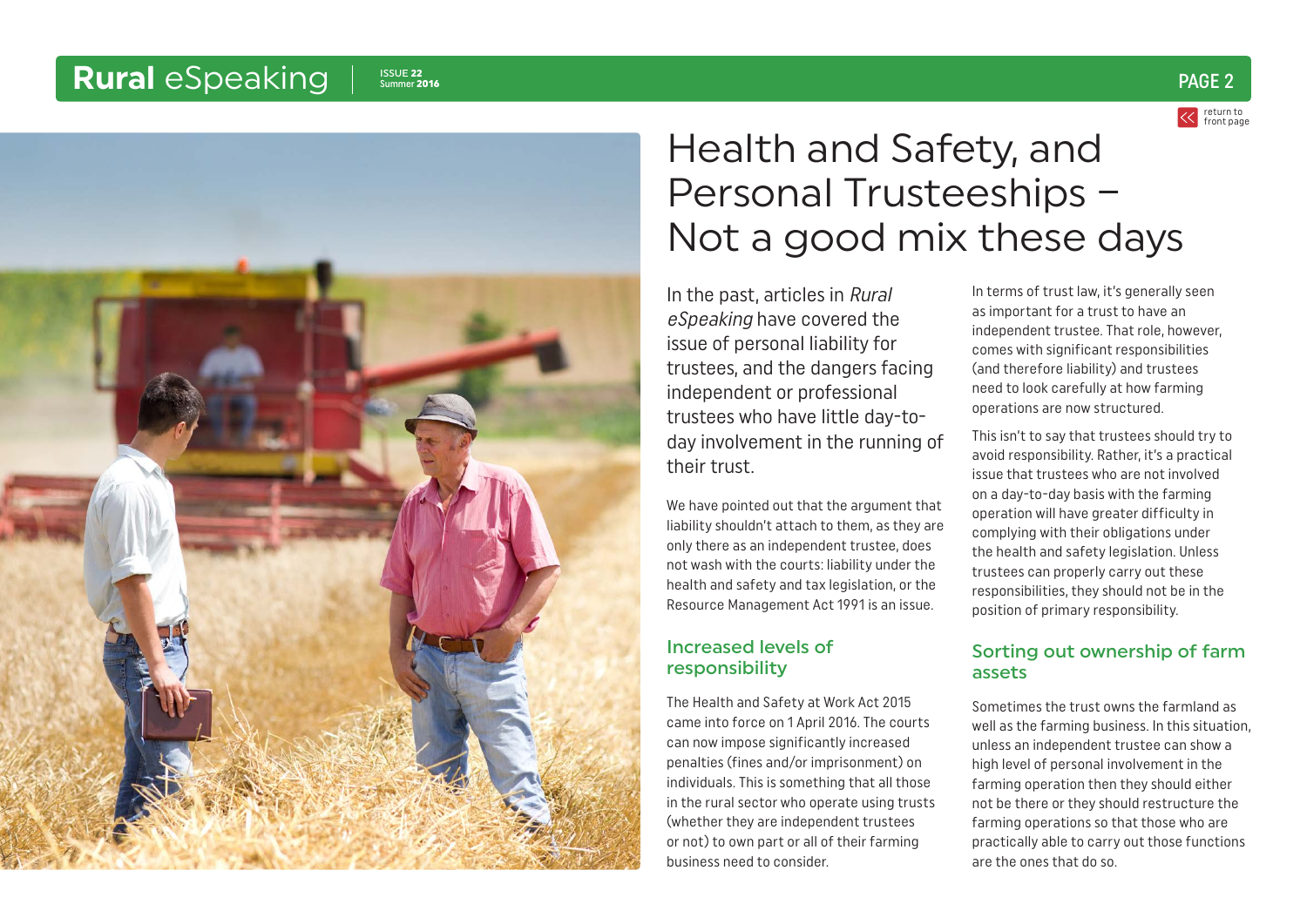<span id="page-2-0"></span>For example, a trustee who is an accountant practising 50 or 100km from the farm will have difficulty, or probably won't want to participate in monthly health and safety meetings, personally inspect farm buildings and machinery, and to monitor day-today activity on the farm to ensure that policies and procedures are being carried out. Certainly some of those roles can be delegated, but as an independent trustee you are not relieved from the responsibility of ensuring that the delegatee is carrying out their responsibilities properly.

A more common situation is where the trust owns the farmland and buildings, and another entity such as a company or partnership carries out the day-to-day farming, owns the stock and farm chattels and equipment. Often there's a lease between the trust farming entity and the farm owner, but in many instances (possibly on the grounds of cost) these leases tend to be pro forma affairs with little thought given to the precise terms.

### Have a formal lease

In the new health and safety environment the lease needs to be a proper formal lease clearly putting responsibility of repairs and maintenance, etc on the appropriate parties. There also must be an obligation on the lessee to not only comply with health and safety legislation, but also to provide the lessor with copies of their procedures and manuals and be prepared to comply with any lessors' requirements in terms of health and safety. The 'quiet enjoyment' provision, which is usually in leases, will be some

protection for the lessor as by conferring exclusive possession on the lessee, the lessor cannot legally come onto the property on a day-to-day basis.

A better structure is to have the trust holding a shareholding in a company that then owns the land or farming business. This structure would allow the trustees greater protection: under company law the shareholders have little or no control over the day-to-day company activity. They can appoint directors, approve major transactions and so on; but the Companies Act 1993 specifically vests the day-to-day running of the company in the directors' hands. This means they are primarily responsible for the running of the company's operations and they are the ones that Worksafe will look at to ensure that the company is complying with its health and safety obligations.

The directors of the company will usually be the people personally involved in running the farm on a day-to-day basis. Therefore, in practical terms, the directors can exercise that basic obligation of the health and safety legislation which is to 'use all practical steps' to ensure that the workplace is safe.

For a number of reasons the need for an independent trustee will remain, and the trust will continue to be a useful vehicle to hold farming land and other assets. Some of the traditional structures are, however, now not suitable given the changes in health and safety law. For that reason, trustees should be consulting their advisors to put in place structures that better reflect this changed environment. We're happy to help.  $\bullet$ 



# Due Diligence – Check the primary documents

Due diligence is an important aspect of buying or selling a property, both for the purchaser and the vendor. Decisions are made based on disclosures made in due diligence, therefore it's important for both parties that the documents or information relied on are accurate and correct. Failing to undertake due diligence can have a potentially disastrous consequences, as a  $2012$  case<sup>1</sup> shows.

1 Marlborough District Council v Altimarloch Joint Venture Limited and Ors [2012] NZSC11

In this particular case water rights were the issue. Altimarloch Joint Venture Limited contracted to buy 145.5 hectares of rural land, part of which they intended to plant in grapevines. Under the contract the water rights held by the vendors would be transferred to the purchaser. Those water rights were represented to allow 1,500 $m^3$  of water per day to be taken from a stream for irrigation purposes. The reality was that the property held resource consents to take only 750m<sup>3</sup> a day from the stream.

The error came from a LIM Report issued by Marlborough District Council that was relied on by the vendor's real estate agents when they were marketing the property for sale and also by vendor's lawyers when preparing the agreement for sale and purchase. The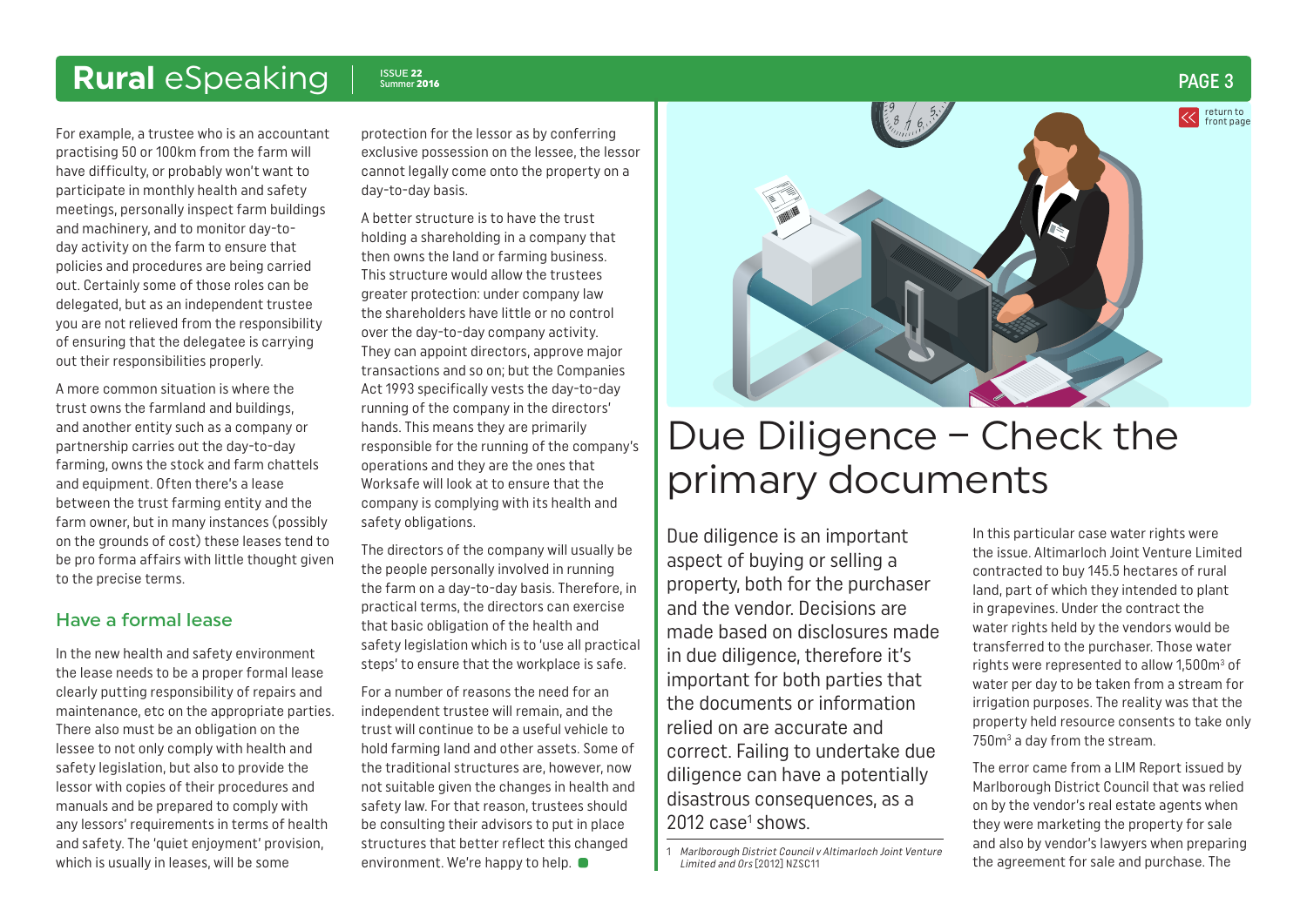<span id="page-3-0"></span>vendors themselves were aware of the correct water-take figure but didn't spot the error when signing the contract, relying as they were on their professional advisors.

If the vendor's agent or lawyer had checked with the vendor themselves as to what consents they had or had obtained a copy of the resource consent from the District Council, which is easy enough to do, the error would have almost certainly been picked up.

### Always check primary sources

The lesson learnt is not to rely on secondary sources, particularly when making specific contractual warranties about matters. Instead, do check the actual source documents that give the rights or govern the obligations.

In this instance the purchaser successfully claimed damages of \$1,055,907.16 as a result of this misrepresentation, even though the difference in value of the land with the represented amount of water rights as opposed to the water rights it actually had was only \$125,000.

The reason for this is that the court assessed the damages as the amount it would take the purchaser to put themselves in the position as if they did get what they contracted to purchase. The reason the damages were so high was because no further water rights were available from the stream; in order for the purchaser to obtain the increased water-take they had

to construct a dam to store the sufficient water to take up the shortfall.

By using primary source documents mistakes like this can be avoided. Where agreements, easements or resource consents are referred to in other documents such as valuations, LIM Reports (as in this case) or property information packs compiled by real estate agents, it's encumbent on both the purchaser and the vendor to check the source documents of the information.

In this case, because there was a specific contractual provision about the volume of water rights being transferred, the vendor (or in reality their professional advisors) were found liable to pay very significant damages when the correct information was readily available and could have been checked very easily.

### Always thoroughly check documentation

The same applies to easements, leases, crops supply agreements or other sorts of resource consents. None of these documents should be viewed as 'standard' and the original documents should be read by a vendor to ensure that what they are representing is what is actually in the document. A purchaser must also check documentation to ensure that what they are contracting to buy is what can actually be acquired.  $\bullet$ 



## Over the Fence

### Post-earthquake property settlement considerations

The recent earthquakes have created additional issues if you're buying and/or selling property.

### Insurance

Some insurance companies have placed embargoes on new insurance policies from Canterbury to the Bay of Plenty. If you are looking to buy property within these

areas we suggest you check on your ability to insure the property before signing the agreement. Alternatively, you could ensure the agreement is conditional on you being able to arrange satisfactory insurance.

### Banking – drawdown of lending facilities

Some banks have introduced additional requirements for borrowers as a prerequisite for drawdown of funds in various specified areas around New Zealand. This can

### Summer <sup>2016</sup> PAGE 4